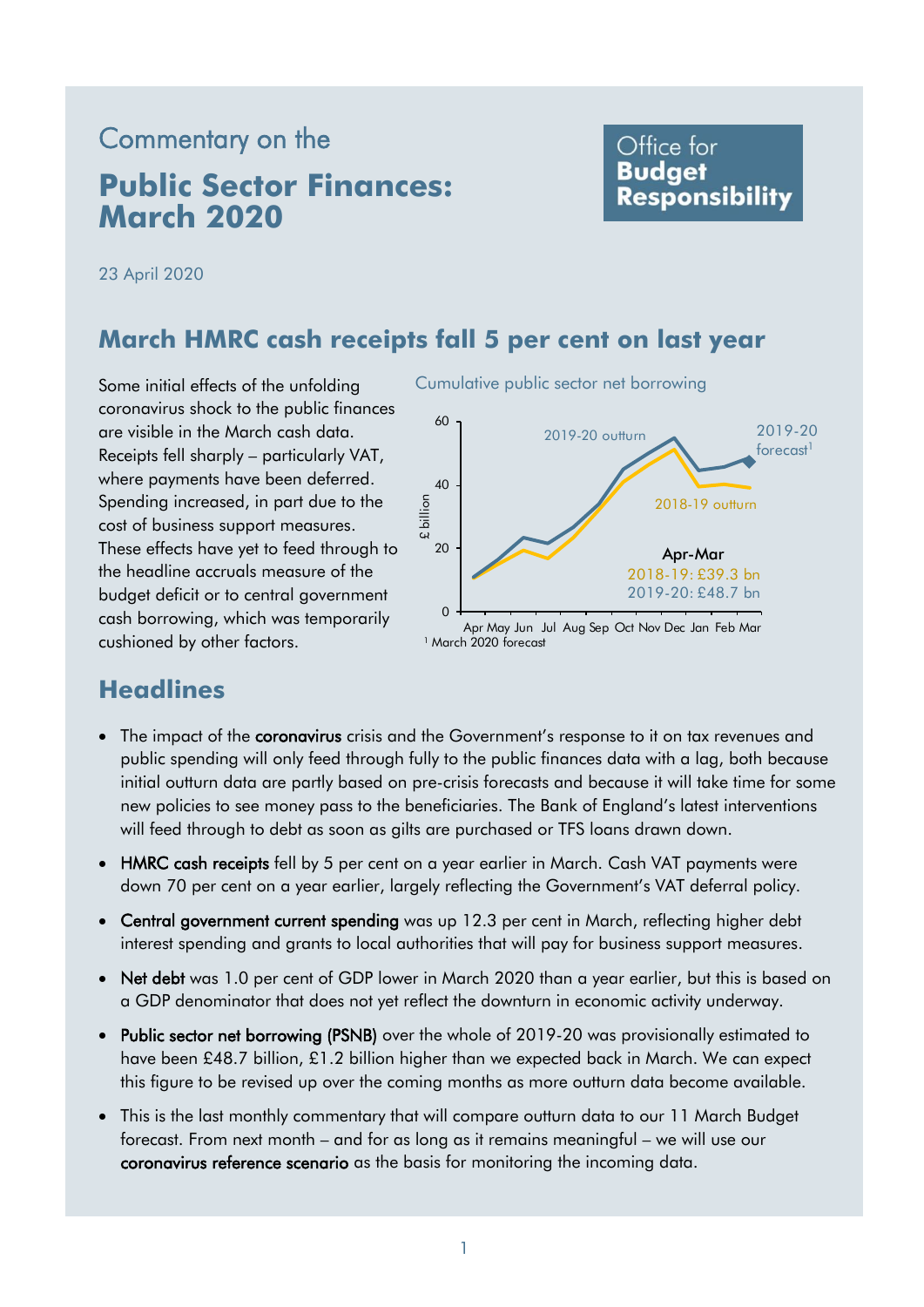# **Full commentary**

### Background

### Monitoring the public finances through the coronavirus lockdown

- 1. The Office for National Statistics and HM Treasury published their Statistical Bulletin on the March 2020 Public Sector Finances this morning, providing the initial outturn estimate for 2019-20. 1 Each month the OBR provides a brief analysis of the data and a comparison with our most recent forecast, currently from the March 2020 *Economic and fiscal outlook* (*EFO)*. This remains a useful exercise for 2019-20 because the coronavirus crisis had had only a limited effect on the public finances by the end of March. But from April onwards, there would be little value in monitoring new data against a baseline that assumed only a modest effect from the coronavirus outbreak on the UK economy and public finances.
- 2. From next month and for as long as it remains meaningful we will monitor the incoming public finances data against a monthly profile consistent with the coronavirus reference scenario that we published on 14 April. This scenario was not a central forecast. We assumed for the purposes of illustration that the current public health restrictions remain in place throughout the second quarter of 2020 and are partially relaxed through the third, but we have no basis yet for knowing what the Government's actual policy will be. In addition, the scenario did not incorporate the impact of any scarring of future economic potential – via reduced investment, widespread business failures and some of the unemployed losing contact with the labour market. Nor did it incorporate any impacts from firms and households deciding to continue to restrict activity over and above the official public health measures, once they begin to be eased. Both factors would slow the pace of recovery and lower the path of output to which the economy returns. Some scarring of potential and behavioural consequences are probably inevitable, but their scale will depend on the scope and duration of the economic lockdown and the effectiveness of government policy measures designed to mitigate the adverse effects of it. We expect to say more about this in our forthcoming *Fiscal sustainability report* (assuming the normal timetable can be maintained), but meanwhile we believe the scenario represents a suitable baseline against which to interpret near-term developments.
- 3. The uncertainty surrounding both the scenario and the associated monthly profile are enormous, but the analysis is worth undertaking to get a sense of how much borrowing that the Government may need to do this year (and the associated near-term financing challenge). In addition, the evolution of the public finances may shed light on whether the economy has been subject to a smaller or larger hit than in the scenario. That is likely to be achieved best by monitoring cash data for revenues and spending rather than the usual headline accrued numbers, and by stripping out – as best we can – the often lumpy effects of policy measures.
- 4. This will not be straightforward. The March 2020 *cash* data are already clouded by such effects. VAT receipts have fallen sharply thanks to the Government's decision to defer this quarter's payments to the end of 2020-21; income tax receipts have been hit by cashflow problems causing some firms not to pay over their employees' liabilities; time-to-pay arrangements have affected fuel duty and air passenger duty receipts; and central government spending has been boosted by grants to local authorities to meet the cost of measures that are

<sup>1</sup> <https://www.ons.gov.uk/economy/governmentpublicsectorandtaxes/publicsectorfinance/bulletins/publicsectorfinances/march2020>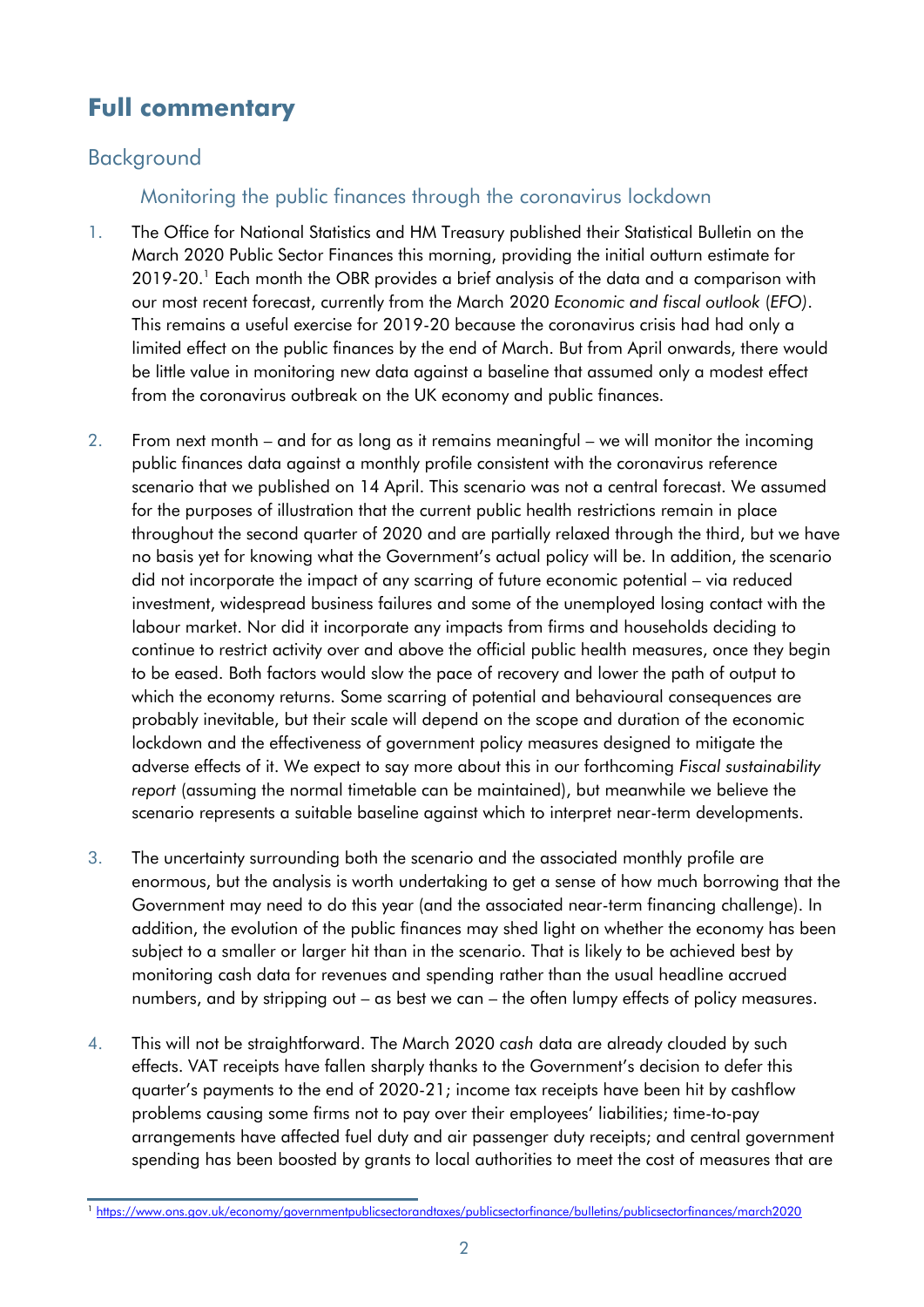being delivered via them. Such effects will only get larger, and they will soon be overlaid by the uncertain costs of the large job retention and self-employed income support schemes.

5. We aim to publish monthly profiles consistent with the reference scenario ahead of the May public sector finances release, covering sufficient receipts and spending lines to facilitate the monitoring process. This may require some revisions to the fiscal scenario itself as we dig into the implications of the scenario for different parts of the public finances, and as we incorporate the effects of newly announced policy measures or new information about those that were contained in the initial scenario. Even so, it will necessarily remain a broad-brush exercise – for example, simply pro-rating the full-year hit across the months the lockdown is in force.

### Cash versus accruals measures

- 6. PSNB is an accrued measure of borrowing, which means that, where possible, income and expenditure are recorded when the underlying economic activity takes place rather than when the associated cash payments occur. On the receipts side, the time taken to firm up initial estimates depends on the lag between activities that give rise to tax liabilities occurring and the resulting cash payment to HMRC. This varies significantly from tax to tax.<sup>2</sup> On the spending side, lags can be significant, for example as departments' forecasts are replaced with outturns.
- 7. Forecasts are used to fill gaps in accrued estimates for months where the associated cash payments have yet to be made. This will present a particular challenge for the ONS in the coming months given the large but hugely uncertain fall in receipts that can be expected. Other challenges are already apparent in this month's data, with some February income tax liabilities not being paid off in March – which the ONS has chosen to ignore for now for PSNB purposes. The boost to central government spending from business support measures has so far not affected fiscal balances either, because the sums transferred to local authorities have so far been recorded as lowering their borrowing ahead of being transferred to the private sector.
- 8. Cash measures of receipts and spending have been affected more quickly than the headline accrued PSNB measure. Public sector net debt has also been affected immediately, including by the initial transactions related to the Bank of England's latest interventions. These effects raise PSND in cash terms but the effect of the coronavirus lockdown on GDP has not yet fed through to the measured debt-to-GDP ratio. By convention, this ratio is measured using the sum of GDP over the four quarters that straddle the month in question, so it relies on forecasts for recent and future periods until outturns are available. In this release, the ONS has used our March 2020 forecast for that purpose. To the extent that GDP falls below that forecast over the coming months – as must surely be the case – the debt ratio will be revised up. For example, if GDP fell as sharply as in our reference scenario, the ratio at the end of 2019-20 would be 13 percentage points higher than reported in this month's release.

### Next steps on the coronavirus reference scenario

9. Our reference scenario was predicated on several key assumptions, in particular: that output would be 35 per cent lower than in the Budget forecast during the period of full economic lockdown; and that the full lockdown would extend for three months, with restrictions on activity having half that effect over the subsequent three months. As noted above, for simplicity we did

 2 We cover these issues in more detail in Chapter 4 of *Working Paper No 13, 'In-year fiscal forecasting and monitoring'*, Taylor J. and Sutton A., September 2018.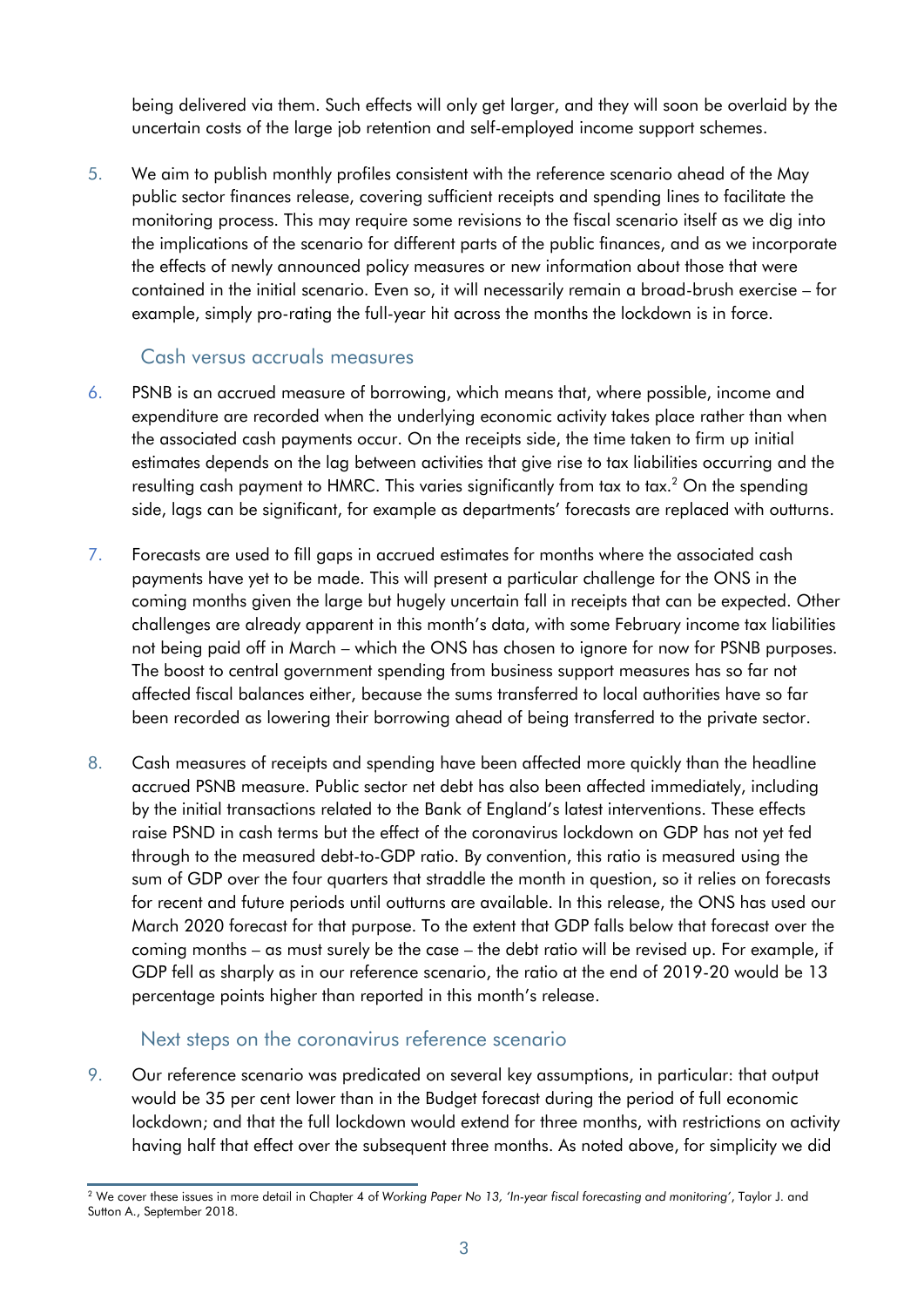policies evolve. But, as regards scarring, it will be very hard to assess the accuracy of any not incorporate any allowance for the scarring of potential GDP from the downturn or the behavioural response of firms and households, so that output recovered fully to the Budget forecast by early 2021. In practice, some scarring seems inevitable, even if the Government's policy measures do prove to be effective in their aim of limiting the damage to the economy's supply potential. We will learn more about the first two of these over the coming weeks and months, as the ONS publishes monthly GDP estimates and the Government's public health estimate we make, even after the event, as the outlook for potential GDP is already clouded by uncertainty as a result of the ongoing productivity puzzle and the additional impact of Brexit.

10. Over the coming period, we will publish updates to the scenario's fiscal results – for 2020-21 in particular – as we have them to inform the data monitoring process. For example, it is likely to be possible to update costings for various policy measures as they are rolled out and administrative data on their use becomes available. And we may revise the overall fiscal results as we work through some of the receipts and spending lines that were not considered for the initial version of the scenario – and if the monthly profiling exercise reveals issues to address.

### The public finances in March 2020

11. The headline accrued measures of receipts, spending and borrowing for March 2020 show little effect from the coronavirus lockdown, but that is largely because they are based on out-ofdate near-term monthly forecasts. Cash payments to HMRC have already been hit, while central government spending has already started to rise. But other factors cushioned the effect of that on the central government cash deficit in March – for example, local authorities temporarily deposited at the DMO the cash they received from central government in March and that is now being paid out in grants to eligible local businesses. Indeed, the central government net cash requirement was actually down £0.8 billion relative to March 2019.

### HMRC cash receipts

- 12. HMRC collects around 90 per cent of all central government cash receipts. HMRC cash receipts in March 2020 were down £2.2 billion (5.1 per cent) on a year earlier, despite corporation tax receipts being up £4.5 billion (205 per cent) thanks to the faster instalment payment profile for the largest companies that came into effect in 2019-20. These instalment payments were due on 14 March, so were made before many of the public health restrictions came into effect.
- 13. As discussed above, cash payments of tax liabilities are generally received with a lag and so much of the deterioration this month will reflect timing and payment issues, rather than the hit to underlying tax liabilities that is now unfolding. The main sources of weakness included:
	- could be deferred until later in 2020-21. With many VAT payments usually paid on the • Cash payments of VAT were down 70 per cent on a year earlier. On 20 March, the Government announced that VAT payments due between that date and 30 June 2020 final day of the month, a large proportion of firms were able to take advantage of the deferral announcement. This explains the bulk of the cash fall this month. For the purposes of generating an accrued VAT estimate – the ONS has assumed that this timing change does not affect underlying liabilities.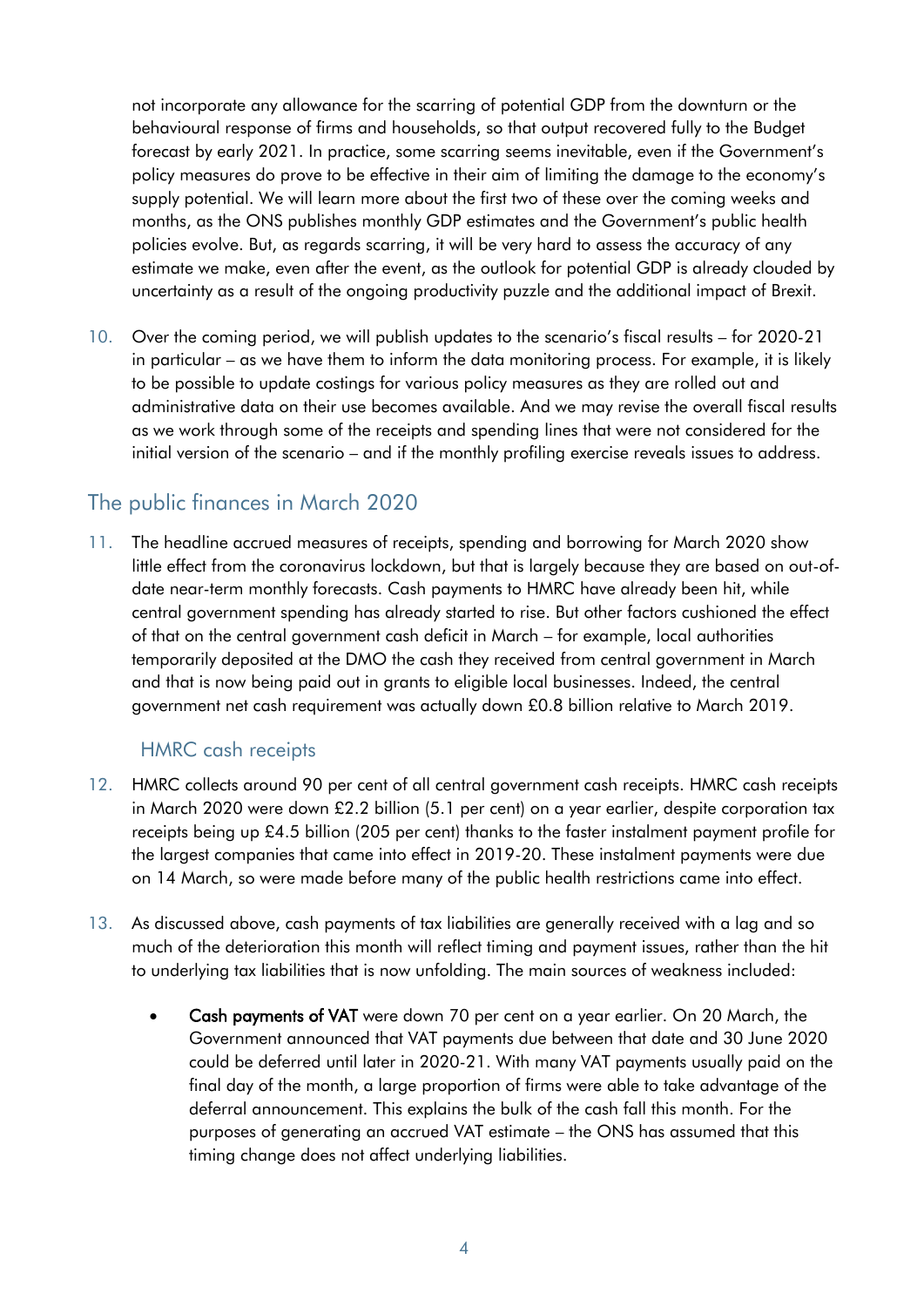- Total income tax and NICs cash payments were down 3.4 per cent on a year earlier in March. These primarily reflect February liabilities. Early data from HMRC's 'real-time information' system suggests that this was not primarily due to fewer employees or weakness in earnings, $3$  so most of the deterioration this month is likely to reflect the non-payment of liabilities due to cashflow problems at employers. For now, the ONS has treated this as a timing effect rather than weaker liabilities.
- Payments on several excise duty streams fell heavily on a year earlier. Fuel duty payments fell by 8.7 per cent and air passenger duty payments fell by 71 per cent. March payments for these taxes will generally relate to liabilities generated before the Prime Minister's advice against all 'non-essential' travel on 16 March. By the end of March, motor vehicle use had fallen by roughly two-thirds relative to the period before this advice, suggesting that fuel duty receipts next month will be much lower.<sup>4</sup>



### Chart 1.1: HMRC cash receipts in March 2020

### Central government spending

- 14. Central government current spending in March was up £7.1 billion (12.3 per cent) on last year. Much of that rise was explained by coronavirus-related spending:
	- Debt interest payments were £1.4 billion higher than in March 2019, reflecting the monthly path of RPI-measured inflation and increased short-term financing.
	- Current grants from central government to local authorities were £4.2 billion (44 per cent) higher than in March 2019. The increase largely reflects grants from MHCLG and BEIS to local authorities in respect of the coronavirus outbreak. The increase comes despite the move to universal credit reducing grants related to housing benefit.

<sup>&</sup>lt;sup>3</sup> Earnings and employment from Pay As You Earn Real Time Information, UK, ONS, April 2020.

 $^3$  Earnings and employment from Pay As You Earn Real Time Information, UK, ONS, April 2020.<br><sup>4</sup> Slides and datasets to accompany coronavirus press conference, Cabinet Office, 21 April 2020.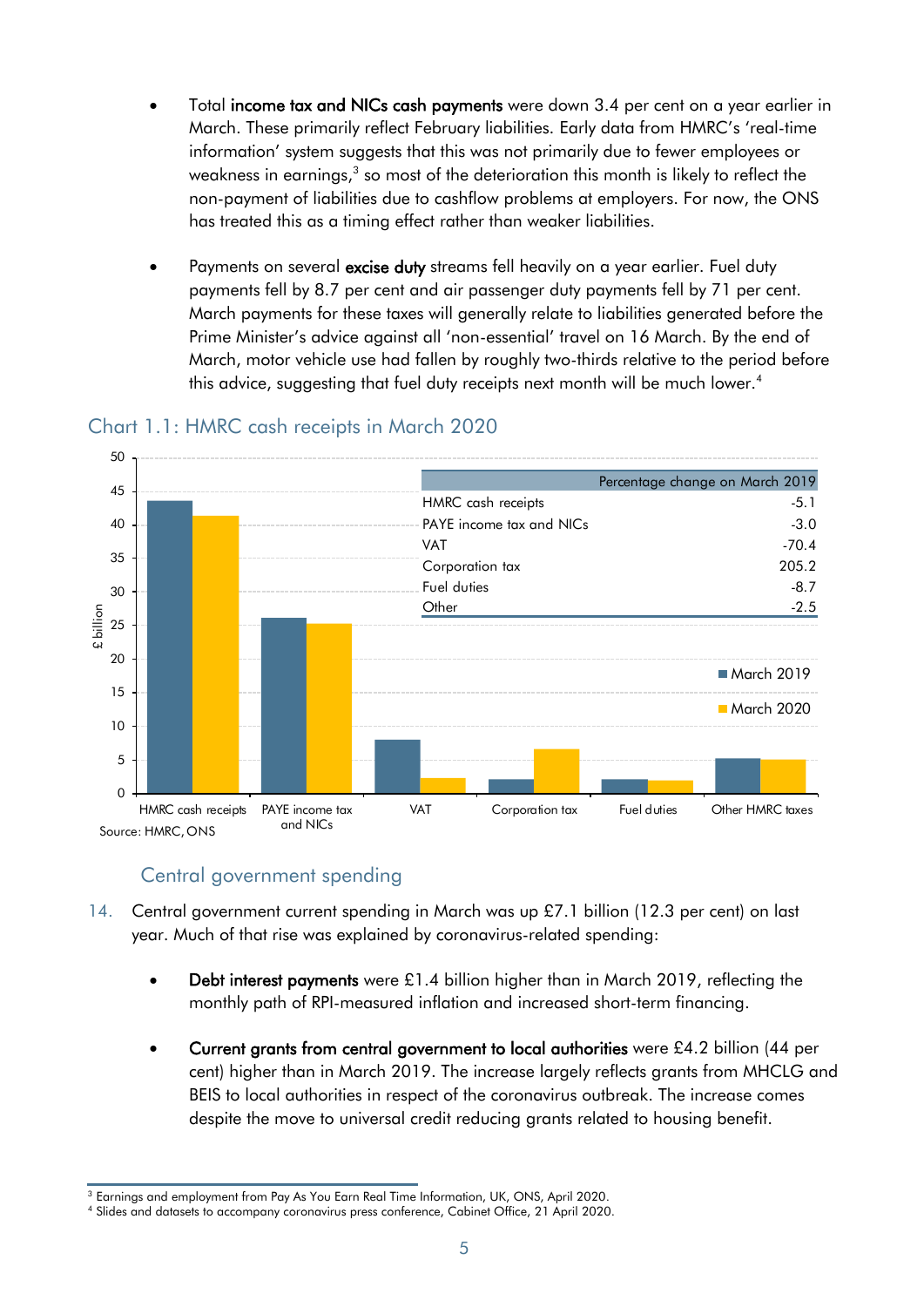- Net social benefits were up £0.4 billion. This figure will not reflect the latest sharp rises in universal credit claims. It is, in any case, hard to interpret due to the move to universal credit increasing net social benefits and reducing grants to local authorities.
- Other current spending mostly departmental spending was £1.5 billion (5.2 per cent) higher than in March 2019. Higher spending by DHSC comprises both the increased NHS settlement in 2019-20 and some additional coronavirus-related costs.
- 15. Central government net investment was £0.2 billion (3.2 per cent) higher than in March 2019.

### Initial outturn for 2019-20

### Public sector net borrowing

16. The provisional estimate of public sector net borrowing in 2019-20 was £1.2 billion higher than we predicted in our March 2020 forecast (on a like-for-like basis). CG receipts (excluding APF transfers) were £4.5 billion lower than expected, in large part reflecting lower VAT receipts in March. CG spending was £2.7 billion lower than expected, as debt interest payments in March were lower than predicted. Borrowing by local authorities was £0.7 billion lower than forecast, while borrowing by public corporations was £0.2 billion higher than forecast.



### Chart 1.2: Public sector net borrowing: rolling 12-month total

### Central government receipts

17. Relative to last year, CG receipts (excluding APF transfers) in 2019-20 were up 2.4 per cent relative to our full-year forecast of 3.0 per cent growth (on a like-for-like basis). Around half of that difference reflects VAT receipts between December 2019 to February 2020, which were revised down this month by £1.4 billion. This revision reflects changes in payment patterns prior to the public health measures taking effect and so does not reflect either the VAT deferral scheme nor any assessment of the impact of the economic slowdown. Chart 1.3 shows the rolling 12-month average growth in CG receipts.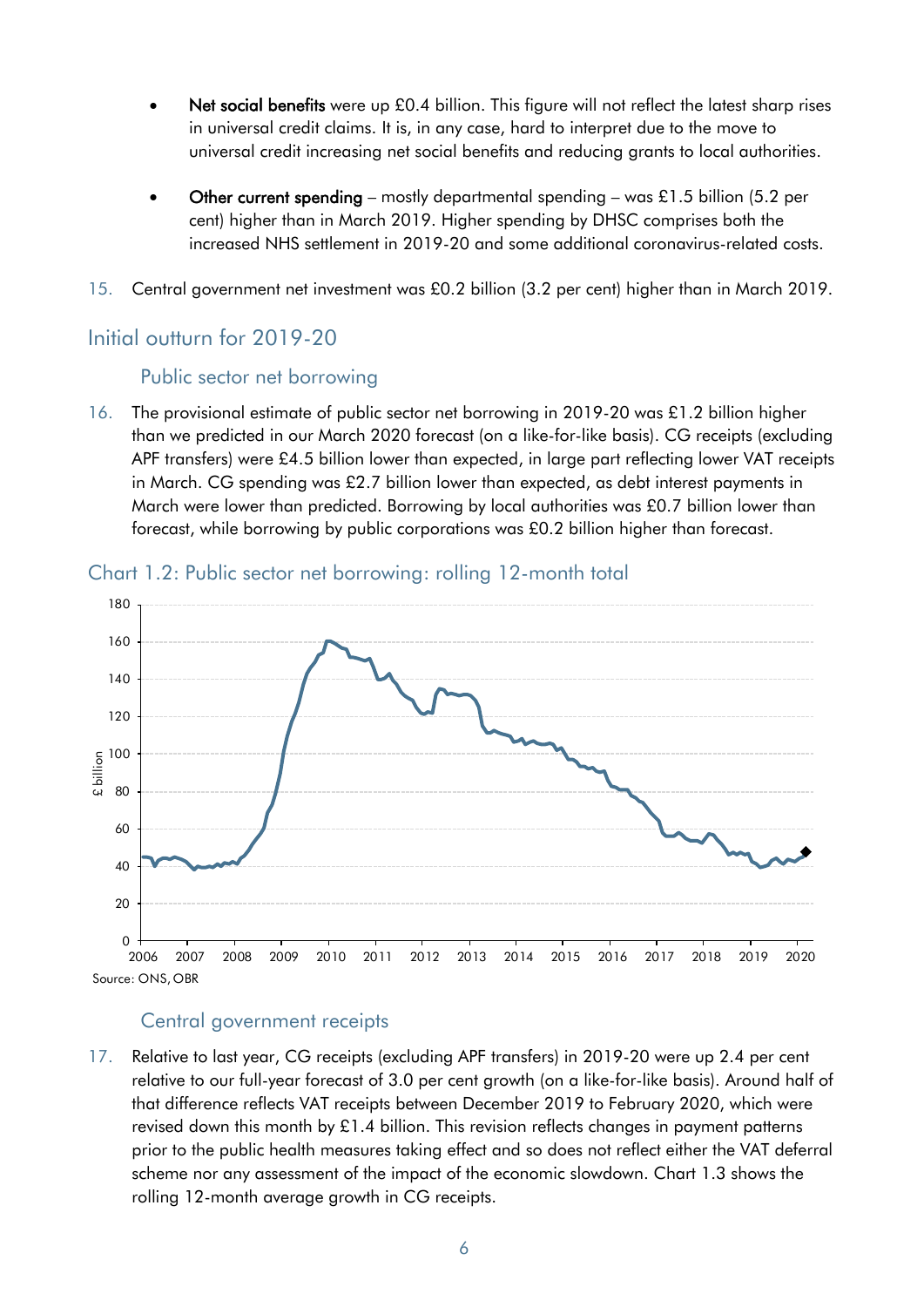

### Chart 1.3: Growth in central government receipts: rolling 12-month average

#### Central government spending

18. Relative to last year, CG spending was up 3.5 per cent, compared with our March 2020 forecast for 4.0 per cent growth. This is mainly due to lower debt interest payments than we had forecast, and reflects the path of outturn interest rates. Chart 1.4 shows the rolling 12 month average growth in CG spending.





Source: ONS, OBR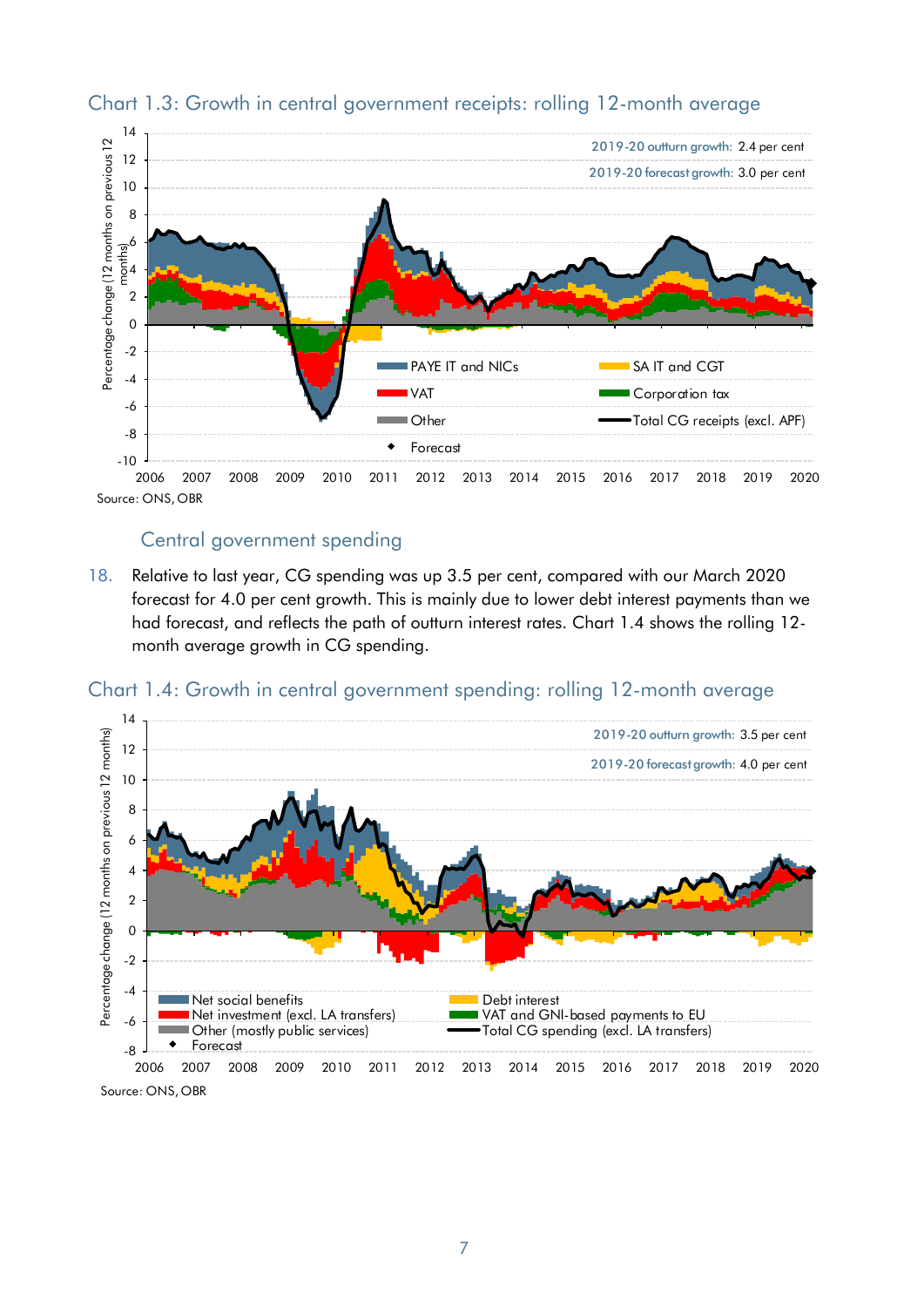#### Public sector net debt

- 19. Public sector net debt (PSND) was down 1.0 per cent of GDP from a year earlier. This is broadly in line with the 1.1 per cent of GDP drop assumed in our March forecast for the end of 2019-20. Recent measures by the Bank of England have had little impact on PSND so far. The additional Term Funding Scheme for small and medium-sized enterprises opened in April 2020 and so has had no impact on PSND yet.
- 20. By ONS convention, the debt-to-GDP ratio at the end of the financial year is measured as the stock of debt in March relative to the sum of GDP over the four quarters that straddle the end of the year – i.e. PSND in March 2020 as a percentage of GDP over the four quarters from 2019Q4 to 2020Q3 for 2019-20. In this month's release, the ONS has used our March 2020 forecast for nominal GDP to fill in the period for which GDP data are not yet available. If it were based on our reference scenario instead, with its sharp fall in GDP in the second and third quarters, the measured debt-to-GDP ratio would rise from 79.7 to 93.0 per cent of GDP.



#### Chart 1.5: Public sector net debt

#### Financing

21. Alongside today's PSF bulletin, the Debt Management Office has updated its financing remit. In light of the uncertainty regarding the Government's financing needs this year, it only covers the period from May to July. The DMO plans to raise £180 billion from gilt auctions in this period, on top of the £45 billion it plans to raise in April. This means in the first four months of the year the DMO plans to raise more than the full-year Budget 2020 remit of £156.1 billion – a figure that included £97.6 billion of financing for gilt redemptions. The DMO noted that it does not expect this pace of gilt issuance to persist over the full year.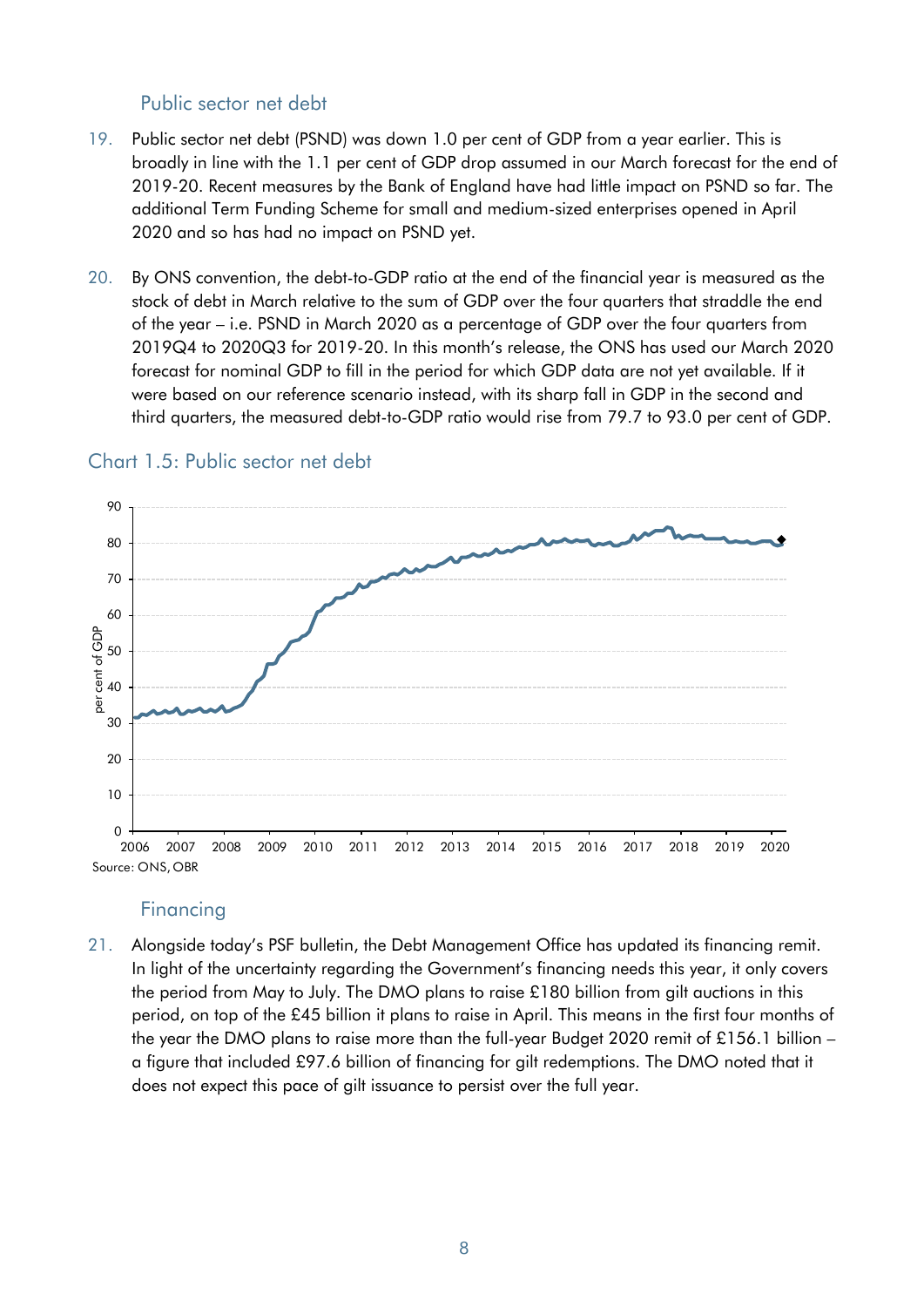### Issues for next month's release

- 22. Given the uncertainty surrounding this month's figures, we can expect several revisions to March data over the coming months. These could include:
	- Central government spending in March being revised up next month, following the provisional ONS classification decision that the Coronavirus Job Retention Scheme (CJRS) will score as current spending.
	- Central government receipts in March being revised down next month, as better information becomes available on the impact of the economic slowdown on tax liabilities.
	- Reflecting both of those factors, public sector net borrowing in March and therefore in 2019-20 as a whole is likely to be revised up, perhaps significantly.
	- The inevitable weakness in nominal GDP while the public health restrictions are in place will raise the recorded debt-to-GDP ratio at the end of 2019-20.